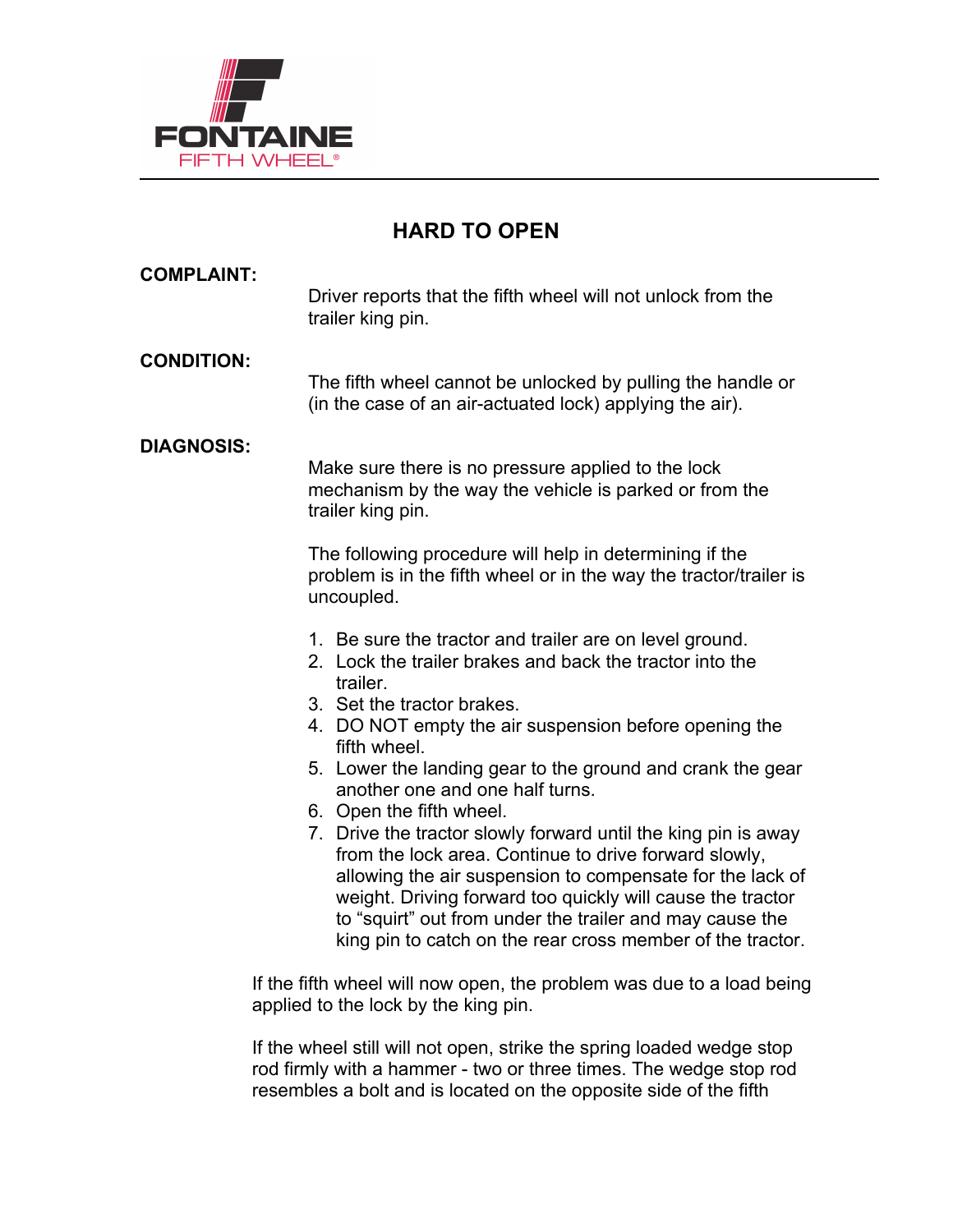

wheel from the lock handle**.** Striking the wedge stop rod will release the wedge in the lock mechanism.

Note: If the wedge stop rod is turned in too far it will cause binding on the secondary lock and the inability to open the fifth wheel.

If the fifth wheel still will not open, more severe procedures may need to be taken. One procedure would be to get under the fifth wheel and pry the wedge back. Under no conditions should the fifth wheel be cut from the tractor or trailer.

Once the fifth wheel has been opened and the trailer released from the tractor, the following should help eliminate the cause in the future.

### **THE CAUSE:**

The hard to open issue occurred due to the way the tractor and trailer were coupled.

### **THE CURE:**

Review Fontaine's video on coupling/uncoupling a trailer. Additional copies may be ordered directly from Fontaine.

### **THE CAUSE:**

The hard to open issue occurred due to a mechanical problem with the fifth wheel or worn parts in the lock mechanism.

### **THE CURE:**

- 1. Check the wedge stop rod for proper adjustment. See: TB-012 Adjustment of Wedge Stop Rod.
- 2. Check for proper lubrication of the top plate and the lock mechanism. See: Scheduled Maintenance or Pre-Service Procedure or TB-08 Cold Weather Maintenance. Pay special attention to the proper lubrication of the jaw and wedge. See: Fontaine Fifth Wheel Information Handbook - Section II.
- 3. Check for proper positioning of the wedge stop rod. See: TB-012 Adjustment of Wedge Stop Rod.